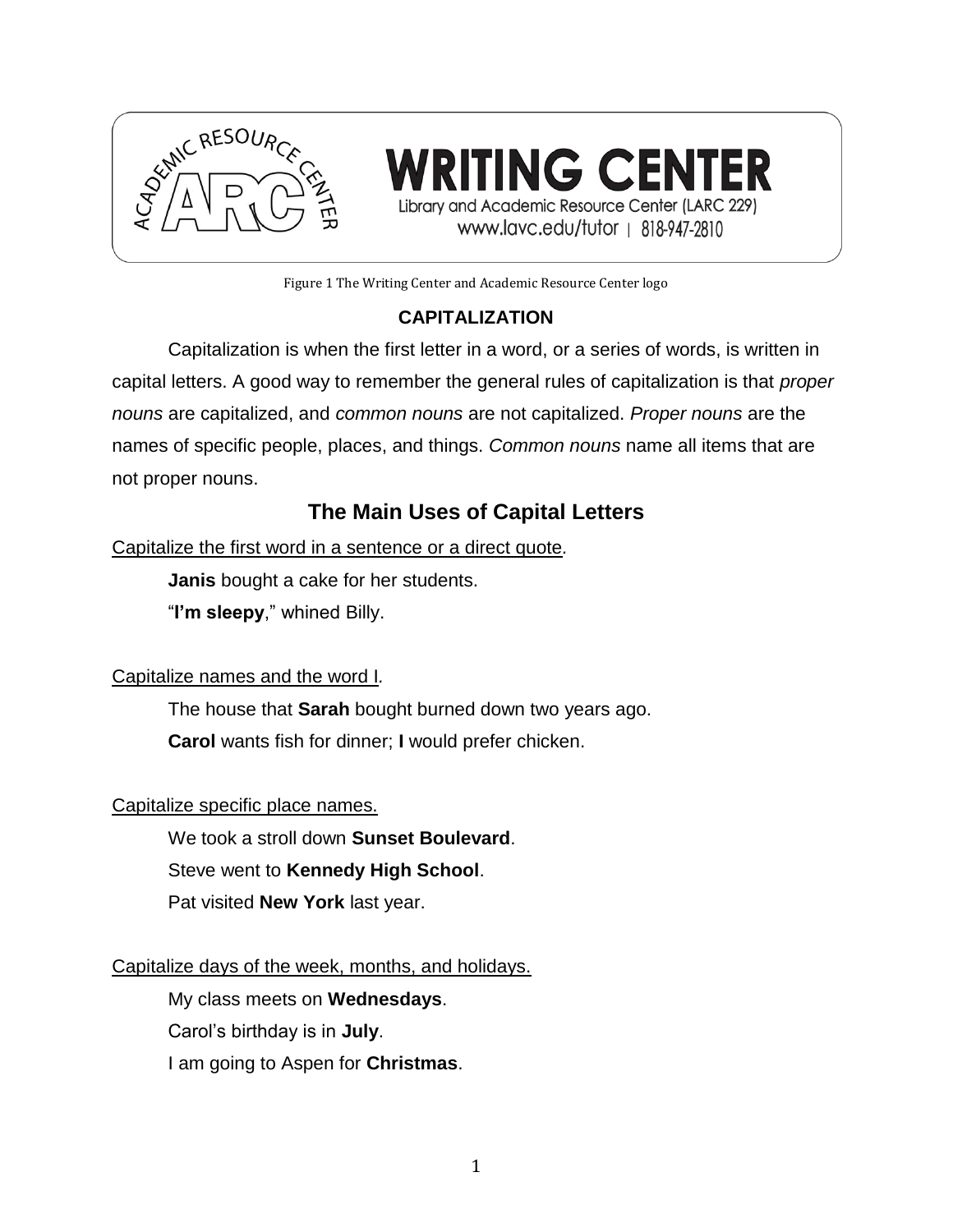#### Capitalize the names of commercial products.

My father uses **Tide** to wash his laundry. **Kellogg's Corn Flakes** is my favorite kind of cereal. I prefer shopping at **Ralph's**.

#### Capitalize the names of organizations.

The **Internal Revenue Service** audited Priscilla. Jerry attended the bake sale held by the **Catholic Church**. Marcia joined the **Debate Team**.

**Capitalize the titles of books, magazines, articles, stories, poems, films, television shows, songs, and papers. Always capitalize the first letter of every title.**

#### **Do not capitalize prepositions.**

Ernest Hemingway wrote *A Farewell to Arms*. Peter watches *Friends* every night.

# **Other Uses of Capital Letters**

*Capitalize names that show family relationships or titles when they can be replaced with a proper noun.*

| <b>Original Sentence:</b>             | <b>Replaced With:</b>                 |
|---------------------------------------|---------------------------------------|
| I am going to visit my Grandma Pam.   | I am going to visit Pam.              |
| "You don't have to wash those dishes, | "You don't have to wash those dishes, |
| Mom," he said.                        | Nicole," he said.                     |
| "Your car is ready, Senator."         | "Your car is ready, Madeline."        |
| I am going to see the Pope.           | I am going to see John Paul.          |

Do not capitalize family relationships or titles when they cannot be replaced with a proper noun.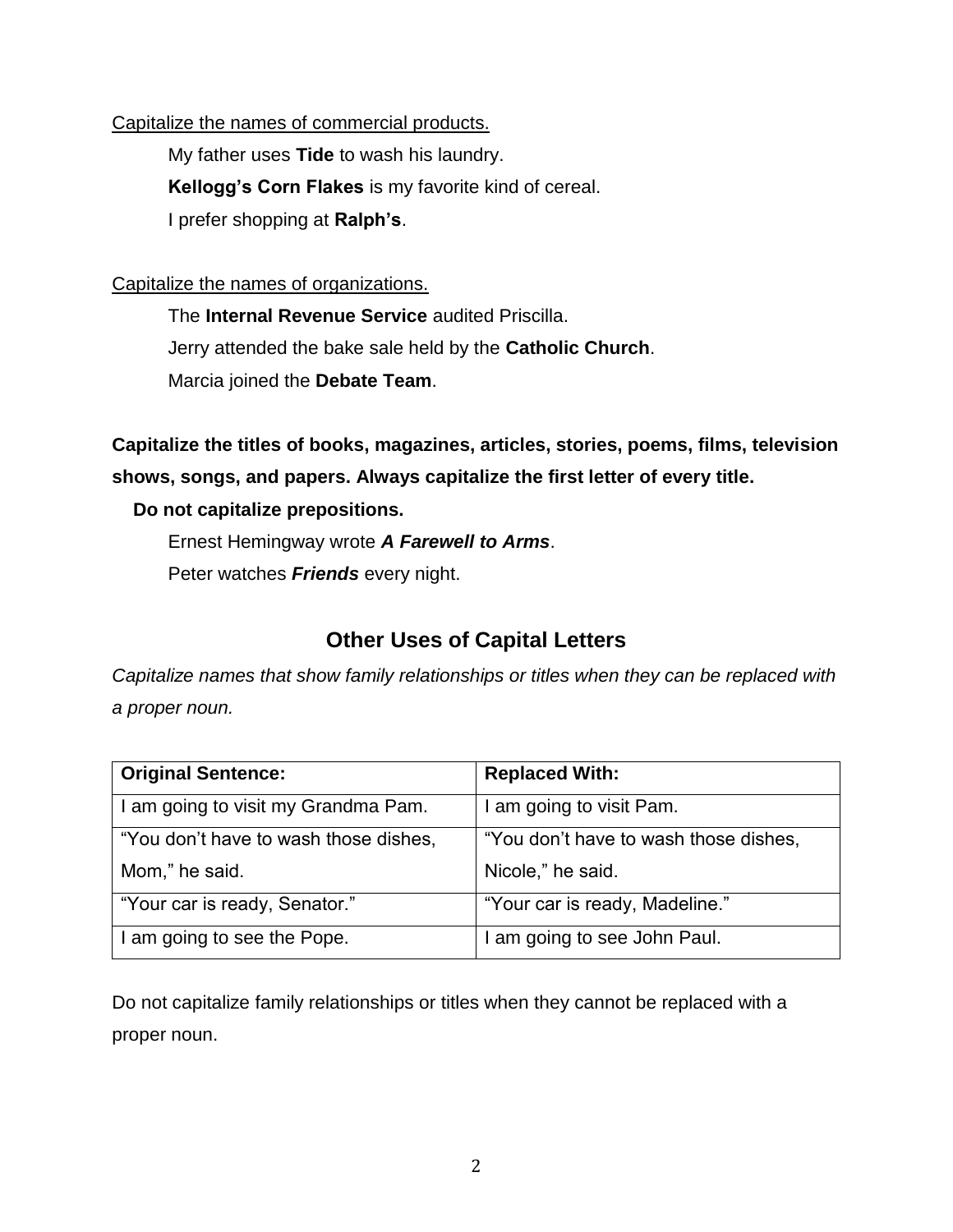| <b>Original Sentence:</b>                 | <b>Cannot Be Replaced with:</b>         |
|-------------------------------------------|-----------------------------------------|
| Everyone has two grandmothers.            | Everyone has two Judys.                 |
| You should go visit your mother.          | You should go visit your Frances.       |
| I did not vote for our current president. | I did not vote for our current George.  |
| The newest partner in the law firm won    | The newest Carter with the law firm won |
| his case today.                           | his case today.                         |

## Capitalize the name of specific courses*.*

This semester, Josh is taking three **Women's Studies** courses. Pilar is in my **Political Science** 1 class.

#### Capitalize the names of languages.

Hilda speaks **English**, **French**, and **German**. Norman writes poetry in **Japanese**.

## Capitalize the names of geographic locations.

Steve plans to visit **Africa** this summer.

Estela was born in the **Yucatan**.

## Capitalized the names of historical periods and events.

My ancestor fought in the **Revolutionary War**.

Oliver Cromwell governed England during the **Interregnum**.

#### Capitalize the names of races, nations, and nationalities.

Though Maki's family is **Korean**, she was born in **Japan**.

Martin Luther King, Jr. was an **African-American** leader who fought for Civil

#### Rights.

Capitalize the openings and closings of letters*.*

Dear Bob, To Whom it May Concern:

Sincerely, Thank you,

## **Exercise 1:**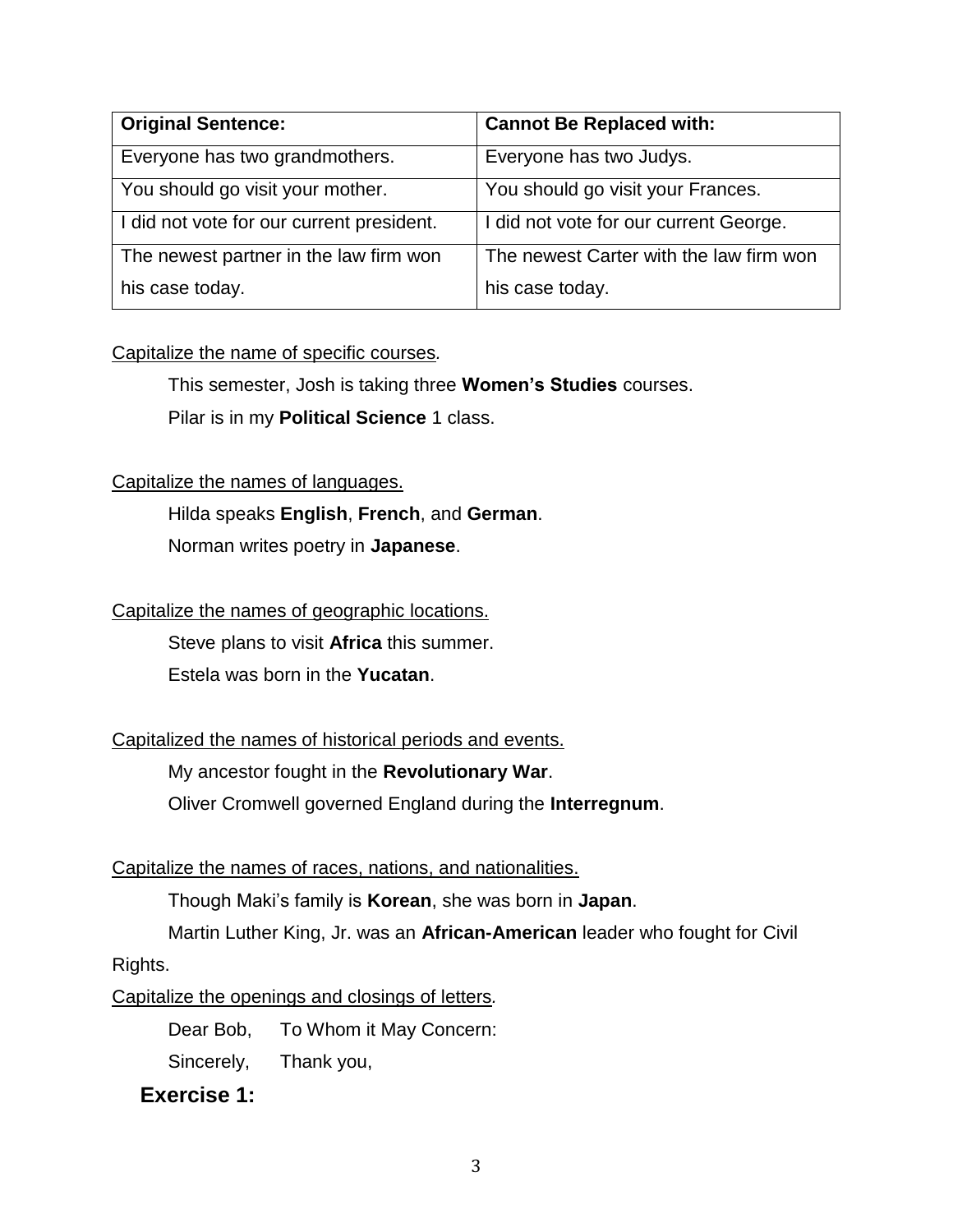# **The following sentences have words that need capitalization. Underline the words and write them with capitalization on the line.**

- 1. cordelia moved to Los Angeles. \_\_\_\_\_\_\_\_\_\_\_\_\_
- 2. Mary converted to the methodist faith.
- 3. Over the summer, I read *waiting for Godot*. \_\_\_\_\_\_\_\_\_\_\_\_
- 4. Pablo likes coca-cola; i prefer Pepsi. \_\_\_\_\_\_\_\_\_\_ \_\_\_\_\_\_\_\_\_\_\_
- 5. Pamela traveled from oklahoma to hollywood. \_\_\_\_\_\_\_\_\_\_\_\_\_\_\_\_\_\_\_\_\_\_\_\_\_\_\_\_\_\_\_\_\_
- 6. I take my little brother trick-or-treating every halloween. \_\_\_\_\_\_\_\_\_
- 7. blue wall paper looks better in this room than green. \_\_\_\_\_\_\_\_\_
- 8. During his birthday party, phillip ordered lobster.
- 9. Erica plans to join the federal bureau of investigation when she graduates.

\_\_\_\_\_\_\_\_\_\_\_\_\_\_\_\_\_\_\_\_\_\_\_\_\_\_\_\_\_\_\_\_\_\_\_\_\_\_\_\_\_\_\_\_\_\_\_\_\_\_\_\_\_\_\_\_\_\_\_\_\_\_\_\_

\_\_\_\_\_\_\_\_\_\_\_\_\_\_\_\_\_\_\_\_\_\_\_\_\_\_\_\_\_\_\_\_\_\_\_\_\_\_\_\_\_\_\_\_\_\_\_\_\_\_\_\_\_\_\_\_\_\_\_\_\_\_\_\_

\_\_\_\_\_\_\_\_\_\_\_\_\_\_\_\_\_\_\_\_\_\_\_\_\_\_\_\_\_\_\_\_\_\_\_\_\_\_\_\_\_\_\_\_\_\_\_\_\_\_\_\_\_\_\_\_\_\_\_\_\_\_\_\_

\_\_\_\_\_\_\_\_\_\_\_\_\_\_\_\_\_\_\_\_\_\_\_\_\_\_\_\_\_\_\_\_\_\_\_\_\_\_\_\_\_\_\_\_\_\_\_\_\_\_\_\_\_\_\_\_\_\_\_\_\_\_\_\_

10. Last night, we watched "Beauty and the beast."

# **Exercise 2:**

\_\_\_\_\_\_\_\_\_\_

 $\overline{\phantom{a}}$ 

 $\overline{\phantom{a}}$ 

\_\_\_\_\_\_\_\_

 $\overline{\phantom{a}}$ 

## **Rewrite the following sentences with capital letters.**

- 1. lucy and ricky drove across the united states.
- 2. claude monet painted in the impressionist period.
- 3. f. scott fitzgerald wrote *the great gatsby*.
- 4. i plan to take english 101 this semester.
- 5. my friend from switzerland can speak five languages: english, french, german, dutch, and italian.